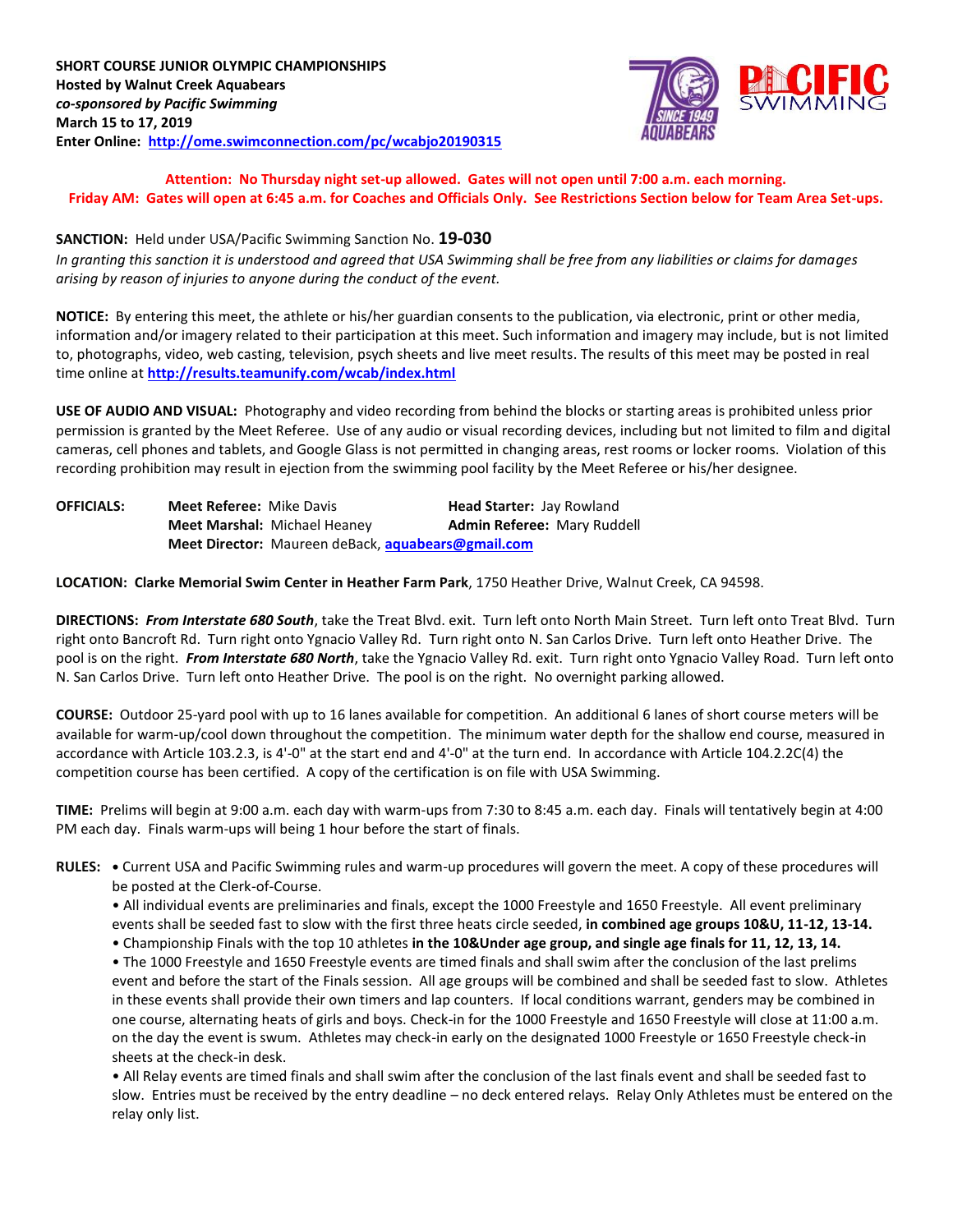• Athletes may compete in a maximum of individual **three (3)** events per day and a maximum of **seven (7)** individual events, plus relays for the entire meet.

**•** If local conditions warrant it the Meet Referee, with the concurrence of the Meet Director, may require a mandatory scratch down. Immediate cash refunds shall be made for any mandatory scratches.

**•** Clubs will be assigned Lane Timing Assignments *for prelims and finals (special raffle for finals timers)* by the Meet Director and those assignments be posted on **[www.aquabears.org](http://www.aquabears.org/)** and **[www.pacswim.org](http://www.pacswim.org/)**. (Athletes in the 500 Freestyle, 1000 Freestyle and 1650 Freestyle shall provide their own timers and lap counters). Parents from unassigned clubs: please take your turn at timing.

• **All Coaches and Deck Officials must wear their USA Swimming membership cards in a visible manner.**

**ATTENTION HIGH SCHOOL ATHLETES:** High school swimmers in season need to be Unattached from this meet. It is the athlete's responsibility to be Unattached from this meet. Athletes can un-attach at the meet if necessary. This does not apply to athletes swimming under the rules of the Nevada Interscholastic Activities Association (NIAA).

**UNACCOMPANIED ATHLETES:** Any USA Swimming Athlete-Member competing at the meet shall be accompanied by a USA Swimming Member-Coach for the purposes of athlete supervision during warm-up, competition and warm-down. If a Coach-Member of the athlete's USA Swimming Club does not attend the meet to serve in said supervisory capacity, it is the responsibility of the athlete or the athlete's legal guardian to arrange for supervision by a USA Swimming member-coach. The Meet Director or Meet Referee may assist the athlete in making arrangements for such supervision; however, it is recommended that such arrangements be made in advance of the meet by the athlete's USA Swimming Club Member-Coach.

**RACING STARTS:** Athletes shall be certified by a USA Swimming Member-Coach as being proficient in performing a racing start or shall start the race in the water. It is the responsibility of the Athlete or the Athlete's legal guardian to ensure compliance with this requirement.

**RESTRICTIONS:** • Smoking and the use of other tobacco products is prohibited on the pool deck, in the locker rooms, in spectator

- seating, on standing areas and in all areas used by athletes, during the meet and during warm-up periods.
- Sale and use of alcoholic beverages is prohibited in all areas of the meet venue.
- No glass containers are allowed in the meet venue.
- No propane heaters are permitted except for snack bar/meet operations.

• All shelters must be properly secured. Coaches canopies may be set up along the sides end end of the pool. Team areas can be on the lawn only (no team areas on the pool deck).

• Changing into or out of swimsuits other than in locker rooms or other designated areas is prohibited.

• Destructive devices, to include but not limited to, explosive devices and equipment, firearms (open or concealed), blades, knives, mace, stun guns and blunt objects are strictly prohibited in the swimming facility and its surrounding areas. If observed, the Meet Referee or his/her designee may ask that these devices be stored safely away from the public or removed from the facility. Noncompliance may result in the reporting to law enforcement authorities and ejection from the facility. Law enforcement officers (LEO) are exempt per applicable laws.

• Operation of a drone, or any other flying apparatus, is prohibited over the venue (pools, athlete/coach areas, spectator areas and open ceiling locker rooms) any time athletes, coaches, officials and/or spectators are present.

- No overnight parking.
- Pets, with the exception of working service animals are not permitted on the pool deck.

• **Portions of the pool deck will be restricted. Only Athletes, coaches, officials, and meet personnel with a deck credential will be allowed into the restricted areas.**

- **ELIGIBILITY:** Athletes shall be current members of USA Swimming and shall enter their name and registration number on their entries exactly as they are shown in their USA Swimming Registration. If this is not done, it may be difficult to match the athlete with the registration and times database. The meet host will check all athlete registrations against the SWIMS database and if not found to be registered, the Meet Director shall accept the registration at the meet (a \$10 surcharge will be added to the regular registration fee). Duplicate registrations will be refunded by mail.
	- Meet is open to Pacific Swimming Athletes only.
	- Athlete's shall have met the "JO" time standard in every event entered. Entries with "NO TIME" shall be rejected.

• Disabled Athletes are welcome to attend this meet and should contact the Meet Director or Meet Referee regarding any special accommodations on entry times and seeding per Pacific Swimming policy.

• The athlete's age shall be the age of the Athlete on the first day of the meet.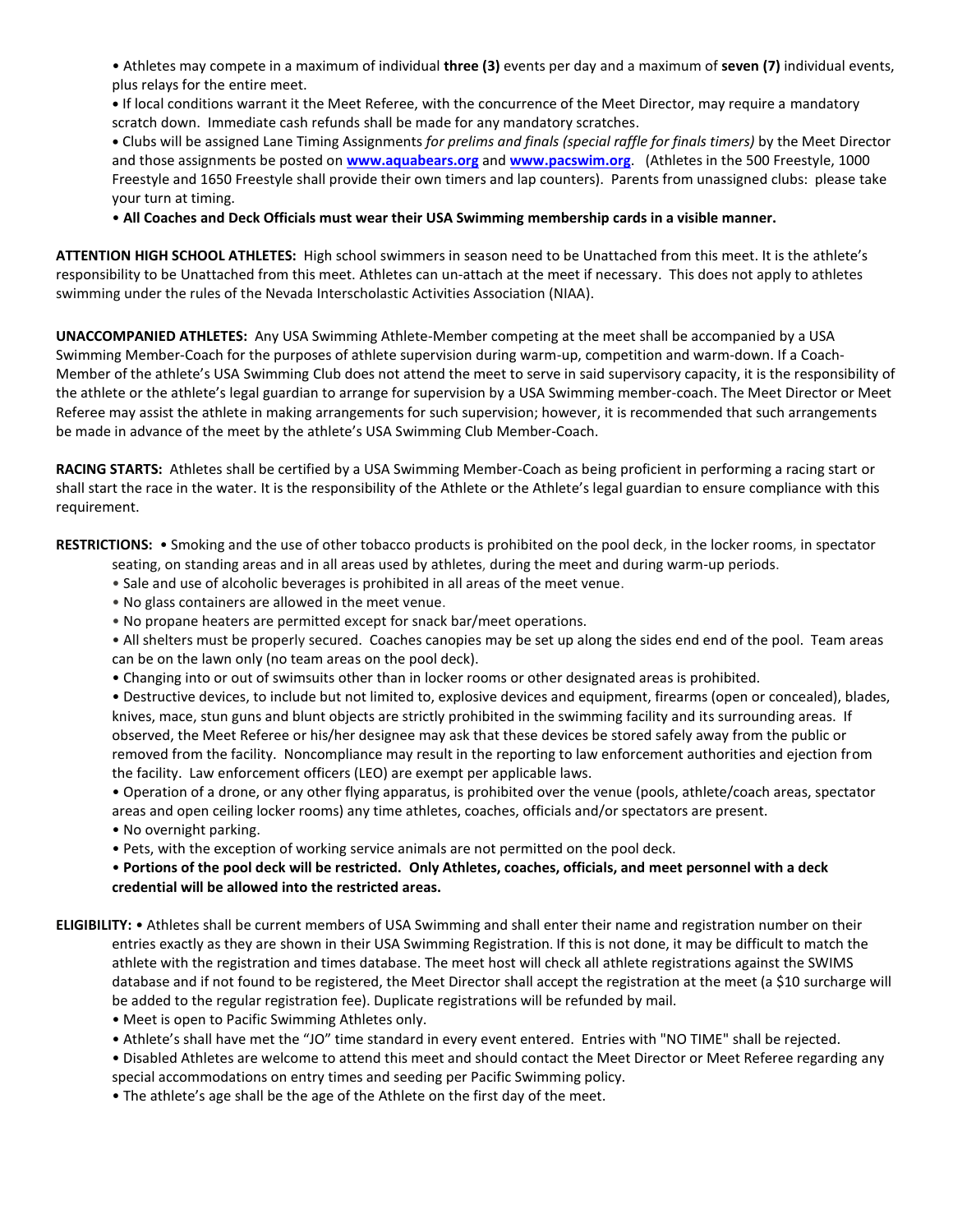**PROOF OF TIME:** Proof of time shall be required for this meet per Pacific Swimming rule Section 4.C.2. All entry times will be verified against the USA Swimming SWIMS database and may be changed in accordance with Pacific Swimming Entry Time Verification Procedures. Entry times must have been achieved **after September 1, 2017**, and prior to the closing date of entries for the meet, Wednesday, March 6, 2019. If a time cannot be proven prior to the meet, the athlete shall not be allowed to check-in for the event until the entry time has been proven. When possible, the Coaches shall be notified of the Athletes who have not proven their entry time. No refunds shall be given if a time cannot be proven.

**ENTRY FEES**: \$7.50 per individual event, \$8.00 participation fee per athlete. \$20.00 per relay. \*\*Note, relay only athletes ARE NOT required to pay the participation fee. All entry fees SHALL be included with entry. No refunds shall be made, except mandatory scratch downs.

**ONLINE ENTRIES:** To enter online go to **<http://ome.swimconnection.com/pc/wcabjo20190315>** to receive an immediate entry confirmation. This method requires payment by credit card. Swim Connection, LLC charges a processing fee for this service, equal to \$1 per athlete plus 5% of the total Entry Fees. Please note that the processing fee is a separate fee from the Entry Fees. If you do not wish to pay the processing fee, enter the meet using a mail entry. **Entering online is a convenience, is completely voluntary, and is in no way required or expected of an athlete by Pacific Swimming.** Online entries will be accepted through Wednesday, March 6, 2019.

**MAILED OR HAND DELIVERED ENTRIES**: Entries shall be on the attached consolidated entry form. Forms shall be filled out completely and printed clearly with athlete's best time. Entries shall be postmarked by midnight, Monday, March 4, 2019, or hand delivered by 6:30 p.m. Wednesday, March 6, 2019. No late entries shall be accepted. Requests for confirmation of receipt of entries should include a self-addressed envelope. **Make check payable to: Walnut Creek Aquabears**

**Mail or Hand deliver entries to:** WCAB JO Meet Entries, 1374 Lupine Court, Concord, CA 94521

**SEEDING:** Event seeding shall be in the following order: conforming short course yards, non-conforming long course meters, and non-conforming short course meters - USA Swimming rules 207.11.7B. **See Rules for distance events seeding**.

**CHECK-IN**: The meet shall be deck seeded. Athletes shall check-in at the Clerk of Course. No event shall be closed more than 30 minutes before the scheduled start of the session. Close of check-in for all events shall be no more than 60 minutes before the estimated time of the start of the first heat of the event. Athletes who do not check-in will not be allowed to compete in the event.

**DISTANCE CHECK IN:** Check in for the 1000 Freestyle and the 1650 Freestyle shall close at 11:00am on the day of the event.

**SCRATCHES**: • Pacific Swimming scratch rules shall be enforced. A copy shall be posted at the clerk-of-course.

• Athletes entered in a preliminary individual event in a Preliminaries and Finals meet that is deck seeded who have checked in for that event, shall compete in the event unless they notify the clerk of the course before seeding for that event has begun that they wish to scratch. Failure to compete in an event shall result in being barred from their next preliminary individual event.

• Any athlete qualifying for finals in an individual event who does not wish to compete shall scratch within 30 minutes after the announcement of qualifiers. During this period, qualifiers may also notify the referee that may not intend to compete in finals. In this case, they shall declare their final intention within 30 minutes after the announcement of qualifiers following their individual preliminary event.

• Any athlete qualifying for finals in an individual event who fails to report to the blocks in said final race prior to calling the alternate shall be barred from the remainder of any final events for that day. Should the athlete have no additional final events for that day they will be barred from their next preliminary event.

• If the No-Show occurs on the last day that the athlete is entered in an individual final event in the meet, and no other individual event penalty is applicable, the athlete shall then be fined \$100.00. The fine will be increased to \$150.00 if after 30 days of receiving the letter of notification the party has not made the payment

AWARDS: Individual Events: Medals 1<sup>st</sup> - 10<sup>th</sup>; Relay Events: Medals 1<sup>st</sup> - 3<sup>rd</sup>; Individual High Point: Distinctive awards for high point male and female for ages 10& Under, 11, 12, 13, 14.

**SCORING:** Individual Events: 1<sup>st</sup> - 10<sup>th</sup>: 11-9-8-7-6-5-4-3-2-1

**ADMISSION:** Free. A 3-day meet program will be available for a reasonable fee.

**SNACK BAR:** A snack bar will be available during the meet.

**HOSPITALITY:** Meals and limited hospitality will be available to all working Officials and Coaches.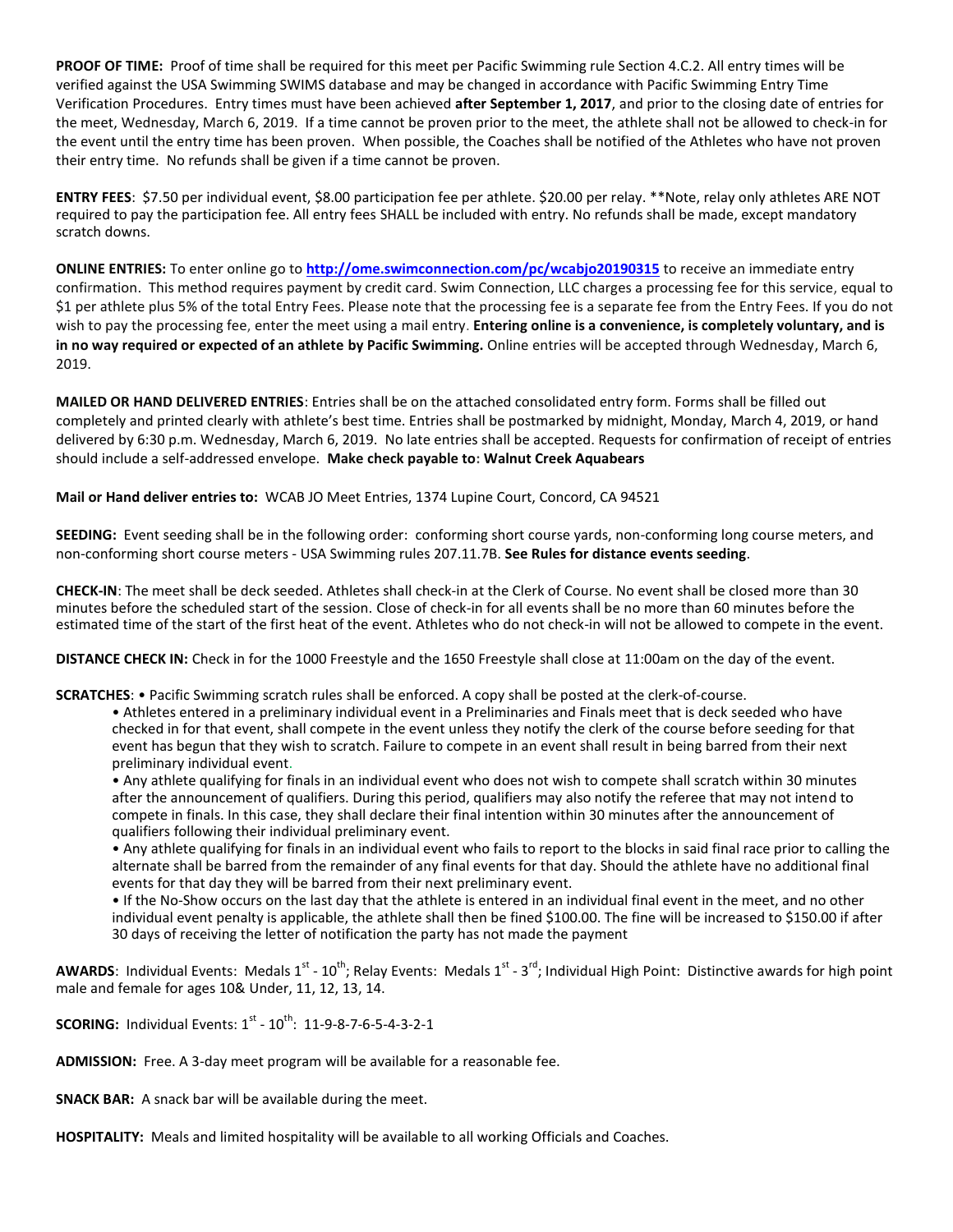#### **EVENT SUMMARY**

| Day 1              | Dav 2                     | Day 3                    |
|--------------------|---------------------------|--------------------------|
| $1 - 1 - 1 - 2010$ | Caturaday, Marsh 16, 2010 | Cundent Movement 17, 201 |

|                     |       | Friday, March 15, 2019      |                                  |                   |
|---------------------|-------|-----------------------------|----------------------------------|-------------------|
| Girls<br>Event<br># | Age   | Event<br><b>Description</b> | <b>Boys</b><br><b>Event</b><br># | Girl<br>Ever<br># |
| 1                   | 14    | 200 IM                      | 2                                | 33                |
|                     | 13    |                             |                                  |                   |
| 3                   | 12    | 200 IM                      | 4                                | 35                |
|                     | 11    |                             |                                  |                   |
| 5                   | 10&Un | 200 IM                      | 6                                | 37                |
| 7                   | 14    |                             |                                  |                   |
|                     | 13    | 100 Back                    | 8                                | 39                |
|                     | 12    |                             |                                  |                   |
| 9                   | 11    | 100 Back                    | 10                               | 41                |
| 11                  | 10&Un | 100 Back                    | 12                               |                   |
|                     | 14    |                             |                                  | 43                |
| 13                  | 13    | 50 Free                     | 14                               | 45                |
| 15                  | 12    |                             | 16                               | 47                |
|                     | 11    | 50 Free                     |                                  |                   |
| 17                  | 10&Un | 50 Free                     | 18                               | 49                |
|                     | 12    | 50 Back                     | 20                               |                   |
| 19                  | 11    |                             |                                  | 51                |
|                     | 14    |                             |                                  |                   |
| 21                  | 13    | <b>500 Free</b>             | 22                               | 53                |
|                     | 12    |                             |                                  |                   |
| 23                  | 11    | <b>500 Free</b>             | 24                               | 55                |
| 25                  | 10&Un | <b>500 Free</b>             | 26                               | 57                |

|                    |             | Friday, March 15, 2019      |                           |                     |          | Saturday, March 16, 2019    |                           | <b>Sunday, March 17, 2019</b> |                     |          |                             |                  |  |  |  |
|--------------------|-------------|-----------------------------|---------------------------|---------------------|----------|-----------------------------|---------------------------|-------------------------------|---------------------|----------|-----------------------------|------------------|--|--|--|
| iirls<br>vent<br># | Age         | Event<br><b>Description</b> | <b>Boys</b><br>Event<br># | Girls<br>Event<br># | Age      | Event<br><b>Description</b> | <b>Boys</b><br>Event<br># |                               | Girls<br>Event<br># | Age      | Event<br><b>Description</b> | Boy<br>Ever<br># |  |  |  |
| $\mathbf{1}$       | 14          | 200 IM                      | $\overline{2}$            | 33                  | 12       | 50 Fly                      | 34                        |                               | 69                  | 12       | 50 Breast                   | 70               |  |  |  |
|                    | 13          |                             |                           |                     | 11       |                             |                           |                               |                     | 11       |                             |                  |  |  |  |
| 3                  | 12<br>11    | 200 IM                      | 4                         | 35                  | 14<br>13 | 200 Breast                  | 36                        |                               | 71                  | 14<br>13 | 200 Back                    | 72               |  |  |  |
| 5                  | 10&Un       | 200 IM                      | 6                         | 37                  | 12       | 200 Breast                  | 38                        |                               | 73                  | 12       | 200 Back                    | 74               |  |  |  |
| $\overline{7}$     | 14          | 100 Back                    | 8                         |                     | 11       |                             |                           |                               |                     | 11       |                             |                  |  |  |  |
|                    | 13          |                             |                           | 39                  | 10&U     | 50 Fly                      | 40                        |                               | 75                  | 10&U     | 50 Breast                   | 76               |  |  |  |
| 9                  | 12<br>11    | 100 Back                    | 10                        | 41                  | 14<br>13 | 200 Free                    | 42                        |                               | 14<br>77<br>13      |          | 100 Fly                     | 78               |  |  |  |
| 11                 | 10&Un<br>14 | 100 Back                    | 12                        | 43                  | 12<br>11 | 200 Free                    | 44                        |                               | 79                  | 12<br>11 | 100 Fly                     | 80               |  |  |  |
| 13                 | 13          | 50 Free                     | 14                        | 45                  | 10&U     | 200 Free                    | 46                        |                               | 81                  | 10&U     | <b>100 Fly</b>              | 82               |  |  |  |
| 15                 | 12<br>11    | 50 Free                     | 16                        | 47                  | 14<br>13 | <b>200 Fly</b>              | 48                        |                               | 83                  | 14<br>13 | 100 Breast                  | 84               |  |  |  |
| 17                 | 10&Un       | 50 Free                     | 18                        |                     | 12       |                             |                           |                               |                     | 12       |                             |                  |  |  |  |
| 19                 | 12          | 50 Back                     | 20                        | 49                  | 11       | <b>200 Fly</b>              | 50                        |                               | 85                  | 11       | 100 Breast                  | 86               |  |  |  |
|                    | 11          |                             |                           | 51                  | 10&U     | 50 Back                     | 52                        |                               | 87                  | 10&Un    | 100 Breast                  | 88               |  |  |  |
| 21                 | 14<br>13    | 500 Free                    | 22                        | 53                  | 14<br>13 | 100 Free                    | 54                        |                               | 89                  | 14<br>13 | 400 IM                      | 90               |  |  |  |
| 23                 | 12<br>11    | 500 Free                    | 24                        | 55                  | 12<br>11 | 100 Free                    | 56                        |                               | 91                  | 12<br>11 | 400 IM                      | 92               |  |  |  |
| 25                 | 10&Un       | <b>500 Free</b>             | 26                        | 57                  | 10&Un    | 100 Free                    | 58                        |                               | 93                  | 10&Un    | 100 IM                      | 94               |  |  |  |
|                    |             |                             |                           | 59                  | 12<br>11 | 100 IM                      | 60                        |                               |                     | 14<br>13 |                             |                  |  |  |  |
|                    |             |                             |                           |                     | 14       |                             |                           |                               | 95                  | 12       | 1650 Free*                  | 96               |  |  |  |
|                    |             |                             |                           | 61                  | 13       | 1000 Free*                  | 62                        |                               |                     | 11       |                             |                  |  |  |  |
|                    |             |                             |                           |                     | 12       |                             |                           |                               |                     |          |                             |                  |  |  |  |
|                    |             |                             |                           |                     | 11       |                             |                           |                               |                     |          |                             |                  |  |  |  |

|                    |          | Saturday, March 16, 2019           |                           |                     |          | <b>Sunday, March 17, 2019</b>      |                           |
|--------------------|----------|------------------------------------|---------------------------|---------------------|----------|------------------------------------|---------------------------|
| iirls<br>/ent<br># | Age      | <b>Event</b><br><b>Description</b> | <b>Boys</b><br>Event<br># | Girls<br>Event<br># | Age      | <b>Event</b><br><b>Description</b> | <b>Boys</b><br>Event<br># |
| 33                 | 12<br>11 | 50 Fly                             | 34                        | 69                  | 12<br>11 | 50 Breast                          | 70                        |
| 35                 | 14<br>13 | 200 Breast                         | 36                        | 71                  | 14<br>13 | 200 Back                           | 72                        |
| 37                 | 12<br>11 | 200 Breast                         | 38                        | 73                  | 12<br>11 | 200 Back                           | 74                        |
| 39                 | 10&U     | 50 Fly                             | 40                        | 75                  | 10&U     | 50 Breast                          | 76                        |
| 41                 | 14<br>13 | 200 Free                           | 42                        | 77                  | 14<br>13 | <b>100 Fly</b>                     | 78                        |
| 43                 | 12<br>11 | 200 Free                           | 44                        | 79                  | 12<br>11 | 100 Fly                            | 80                        |
| 45                 | 10&U     | 200 Free                           | 46                        | 81                  | 10&U     | 100 Fly                            | 82                        |
| 47                 | 14<br>13 | 200 Fly                            | 48                        | 83                  | 14<br>13 | 100 Breast                         | 84                        |
| 49                 | 12<br>11 | 200 Fly                            | 50                        | 85                  | 12<br>11 | 100 Breast                         | 86                        |
| 51                 | 10&U     | 50 Back                            | 52                        | 87                  | 10&Un    | 100 Breast                         | 88                        |
| 53                 | 14<br>13 | 100 Free                           | 54                        | 89                  | 14<br>13 | 400 IM                             | 90                        |
| 55                 | 12<br>11 | 100 Free                           | 56                        | 91                  | 12<br>11 | 400 IM                             | 92                        |
| $\overline{57}$    | 10&Un    | 100 Free                           | 58                        | 93                  | 10&Un    | 100 IM                             | 94                        |
| 59                 | 12<br>11 | 100 IM                             | 60                        | 95                  | 14<br>13 | 1650 Free*                         | 96                        |
| 61                 | 14<br>13 | 1000 Free*                         | 62                        |                     | 12<br>11 |                                    |                           |
|                    | 12       |                                    |                           |                     |          |                                    |                           |

# $200$  Free

| , , | -----     | Relay             | 20 |
|-----|-----------|-------------------|----|
| 29  | $11 - 12$ | 200 Free<br>Relay | 30 |
| 31  | 10&Un     | 200 Free<br>Relay | 32 |

| 00 Free<br>Relav | 28 | 63 | $13 - 14$ | 200 Medley<br>Relav | 64 |
|------------------|----|----|-----------|---------------------|----|
| 00 Free<br>Relay | 30 | 65 | $11 - 12$ | 200 Medley<br>Relav | 66 |
| 00 Free<br>Relay | 32 | 67 | 10&Un     | 200 Medley<br>Relay | 68 |

#### **Relays\*\* (at the conclusion of Finals) Relays\*\* (at the conclusion of Finals) Relays\*\* (at the conclusion of Finals)**

| Medley<br>Relay | 64 | 97 | $13 - 14$ | 400 Free<br>Relav | 98  |  |  |  |
|-----------------|----|----|-----------|-------------------|-----|--|--|--|
| Medley<br>Relay | 66 | 99 | $11 - 12$ | 400 Free<br>Relav | 100 |  |  |  |
|                 |    |    |           |                   |     |  |  |  |

\* The 1000 Freestyle and 1650 Freestyle events are timed finals and shall swim after the conclusion of the last prelims event and before the start of the Finals session. All age groups will be combined and shall be seeded fast to slow. Athletes in the 500 Freestyle, 1000 Freestyle and 1650 Freestyle events shall provide their own timers and lap counters. If local conditions warrant, genders may be combined in one course, alternating heats of girls and boys. Check-in for the 1000 Freestyle and 1650 Freestyle will close at 11:00 a.m. on the day the event is swum. Athletes may check-in early on the designated 1000 Freestyle or 1650 Freestyle check-in sheets at the check-in desk.

All Relay events are timed finals and shall swim after the conclusion of the last finals event and shall be seeded fast to slow. Entries must be received by the entry deadline – no deck entered relays. Relay Only Athletes must be entered on the relay only list.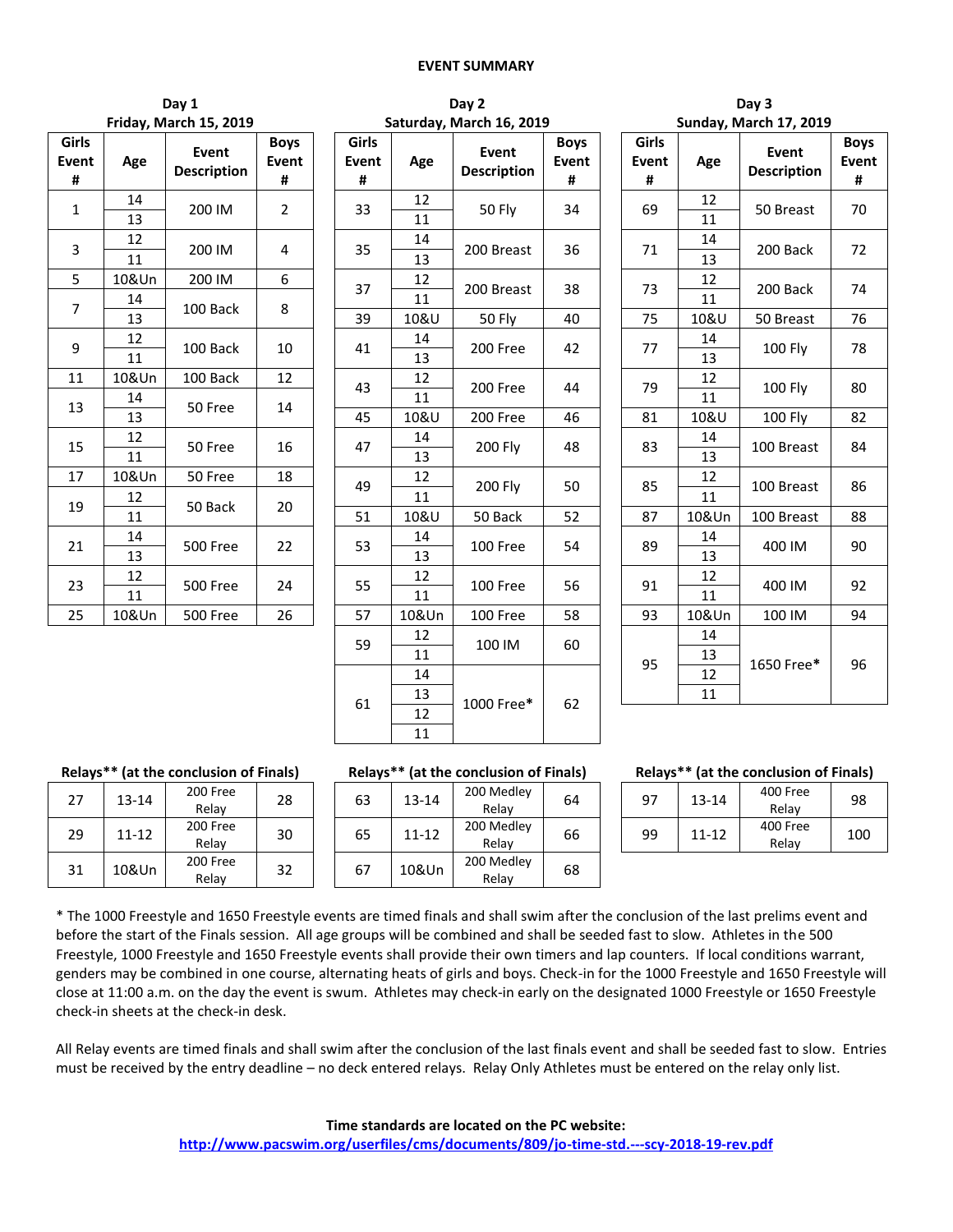#### **SHORT COURSE JUNIOR OLYMPIC CHAMPIONSHIPS Hosted by Walnut Creek Aquabears** *co-sponsored by Pacific Swimming* **March 15 to 17, 2019 Enter Online: <http://ome.swimconnection.com/pc/wcabjo20190315>**

#### **INDIVIDUAL ENTRY FORM**

**Please PRINT clearly**. Be sure to include all information. All entry times must be at least "JO" time standard for each event. Entries with "No Time", the omission of a time, or a time slower than a "JO" time will not be accepted.

| Last Name<br>First Name   |                           |     |           |                                         | Middle Initial                |  |  |  |  |
|---------------------------|---------------------------|-----|-----------|-----------------------------------------|-------------------------------|--|--|--|--|
| Club Name                 |                           |     |           | Club Abbreviation                       | <b>LSC</b>                    |  |  |  |  |
| Gender (circle)           | Date of Birth             | Age | Age Group | <b>USA Swimming Registration Number</b> |                               |  |  |  |  |
| F M                       |                           |     |           |                                         |                               |  |  |  |  |
| Event #                   | Distance & Stroke         |     |           | Entry Time and Course (circle)          |                               |  |  |  |  |
|                           |                           |     |           |                                         | SCY / LCM / SCM               |  |  |  |  |
|                           |                           |     |           |                                         | SCY / LCM / SCM               |  |  |  |  |
|                           |                           |     |           |                                         | SCY / LCM / SCM               |  |  |  |  |
|                           |                           |     |           |                                         | SCY / LCM / SCM               |  |  |  |  |
|                           |                           |     |           |                                         | SCY / LCM / SCM               |  |  |  |  |
|                           |                           |     |           |                                         | SCY / LCM / SCM               |  |  |  |  |
|                           |                           |     |           |                                         | SCY / LCM / SCM               |  |  |  |  |
|                           |                           |     |           |                                         | SCY / LCM / SCM               |  |  |  |  |
|                           |                           |     |           |                                         | SCY / LCM / SCM               |  |  |  |  |
|                           |                           |     |           |                                         | SCY / LCM / SCM               |  |  |  |  |
| Athlete or Parent's Phone |                           |     |           | # of Entries x \$7.50 =                 |                               |  |  |  |  |
|                           | Athlete or Parent's Email |     |           |                                         | \$8.00<br>+ Participation Fee |  |  |  |  |
| Athlete's Coach           |                           |     |           |                                         | <b>Total Due =</b>            |  |  |  |  |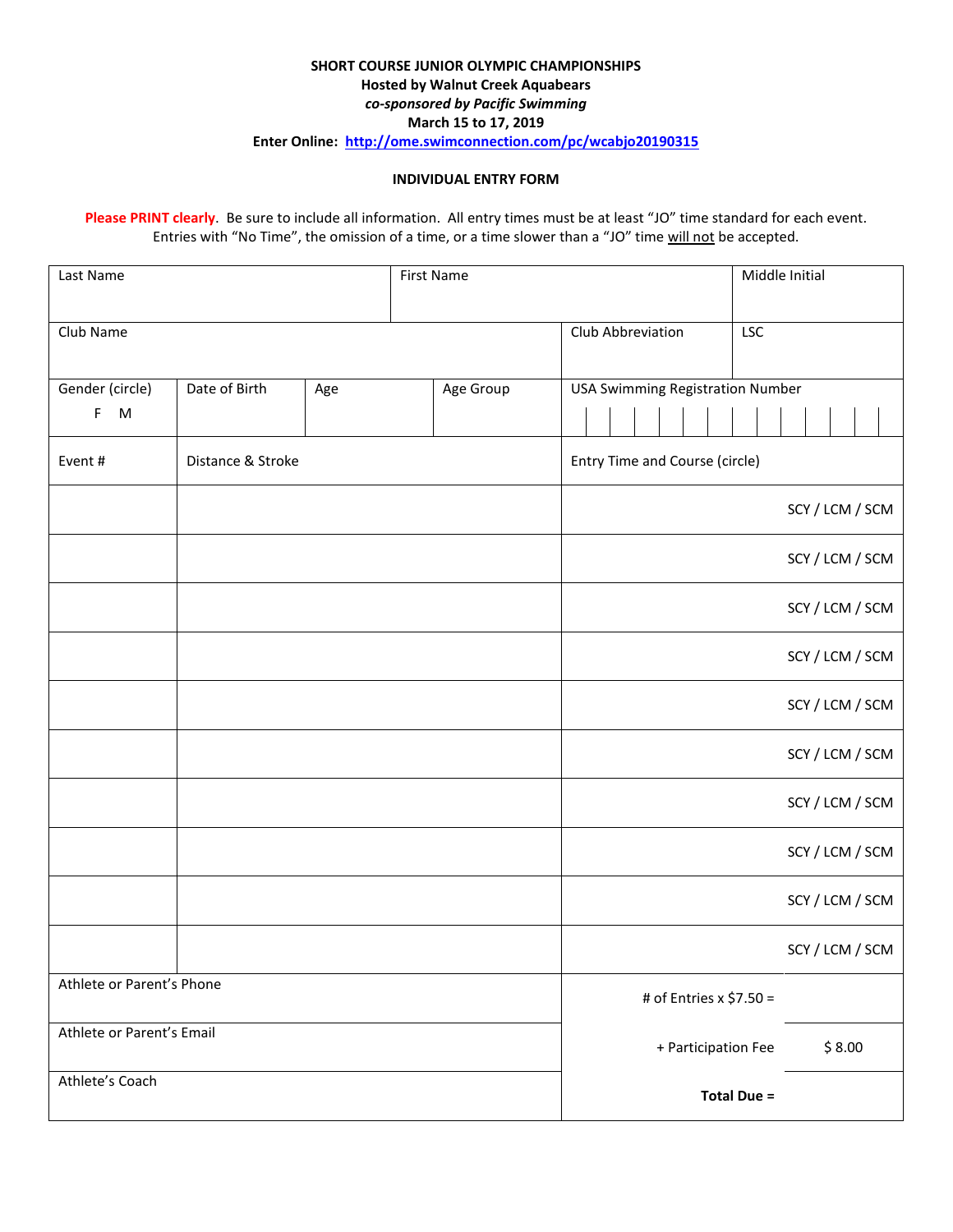# **SHORT COURSE JUNIOR OLYMPIC CHAMPIONSHIPS Hosted by Walnut Creek Aquabears** *co-sponsored by Pacific Swimming* **March 15 to 17, 2019**

**Enter Online: <http://ome.swimconnection.com/pc/wcabjo20190315>**

## **RELAY ENTRY FORM**

| Club Name  |                                         |        |                  | Club Abbreviation              | <b>LSC</b>         |                    |         |  |  |  |
|------------|-----------------------------------------|--------|------------------|--------------------------------|--------------------|--------------------|---------|--|--|--|
| Coach Name |                                         |        | Coach Email      | Coach Phone                    |                    |                    |         |  |  |  |
|            |                                         |        |                  | Day 1 - Friday, March 15, 2019 |                    |                    |         |  |  |  |
|            |                                         |        |                  |                                | <b>Entry Times</b> |                    |         |  |  |  |
| Event#     | Age Group                               | Gender | Event            | A Relay                        | <b>B</b> Relay     | C Relay            | D Relay |  |  |  |
| 27         | 13-14                                   | Girls  | 200 Free Relay   |                                |                    |                    |         |  |  |  |
| 28         | 13-14                                   | Boys   | 200 Free Relay   |                                |                    |                    |         |  |  |  |
| 29         | $11 - 12$                               | Girls  | 200 Free Relay   |                                |                    |                    |         |  |  |  |
| 30         | $11 - 12$                               | Boys   | 200 Free Relay   |                                |                    |                    |         |  |  |  |
| 31         | 10&Un                                   | Girls  | 200 Free Relay   |                                |                    |                    |         |  |  |  |
| 32         | 10&Un                                   | Boys   | 200 Free Relay   |                                |                    |                    |         |  |  |  |
|            | Day 2 - Saturday, March 16, 2019        |        |                  |                                |                    |                    |         |  |  |  |
|            |                                         |        |                  |                                | <b>Entry Times</b> |                    |         |  |  |  |
| Event#     | Age Group                               | Gender | Event            | A Relay                        | <b>B</b> Relay     | C Relay            | D Relay |  |  |  |
| 63         | 13-14                                   | Girls  | 200 Medley Relay |                                |                    |                    |         |  |  |  |
| 64         | 13-14                                   | Boys   | 200 Medley Relay |                                |                    |                    |         |  |  |  |
| 65         | $11 - 12$                               | Girls  | 200 Medley Relay |                                |                    |                    |         |  |  |  |
| 66         | $11 - 12$                               | Boys   | 200 Medley Relay |                                |                    |                    |         |  |  |  |
| 67         | 10&Un                                   | Girls  | 200 Medley Relay |                                |                    |                    |         |  |  |  |
| 68         | 10&Un                                   | Boys   | 200 Medley Relay |                                |                    |                    |         |  |  |  |
|            |                                         |        |                  | Day 3 - Sunday, March 17, 2019 |                    |                    |         |  |  |  |
|            |                                         |        |                  |                                |                    | <b>Entry Times</b> |         |  |  |  |
| Event#     | Age Group                               | Gender | Event            | A Relay                        | <b>B</b> Relay     | C Relay            | D Relay |  |  |  |
| 97         | $13 - 14$                               | Girls  | 400 Free Relay   |                                |                    |                    |         |  |  |  |
| 98         | 13-14                                   | Boys   | 400 Free Relay   |                                |                    |                    |         |  |  |  |
| 99         | $11 - 12$                               | Girls  | 400 Free Relay   |                                |                    |                    |         |  |  |  |
| 100        | $11 - 12$                               | Boys   | 400 Free Relay   |                                |                    |                    |         |  |  |  |
|            | # of Relay Entries ________ x \$20.00 = |        |                  |                                |                    |                    |         |  |  |  |